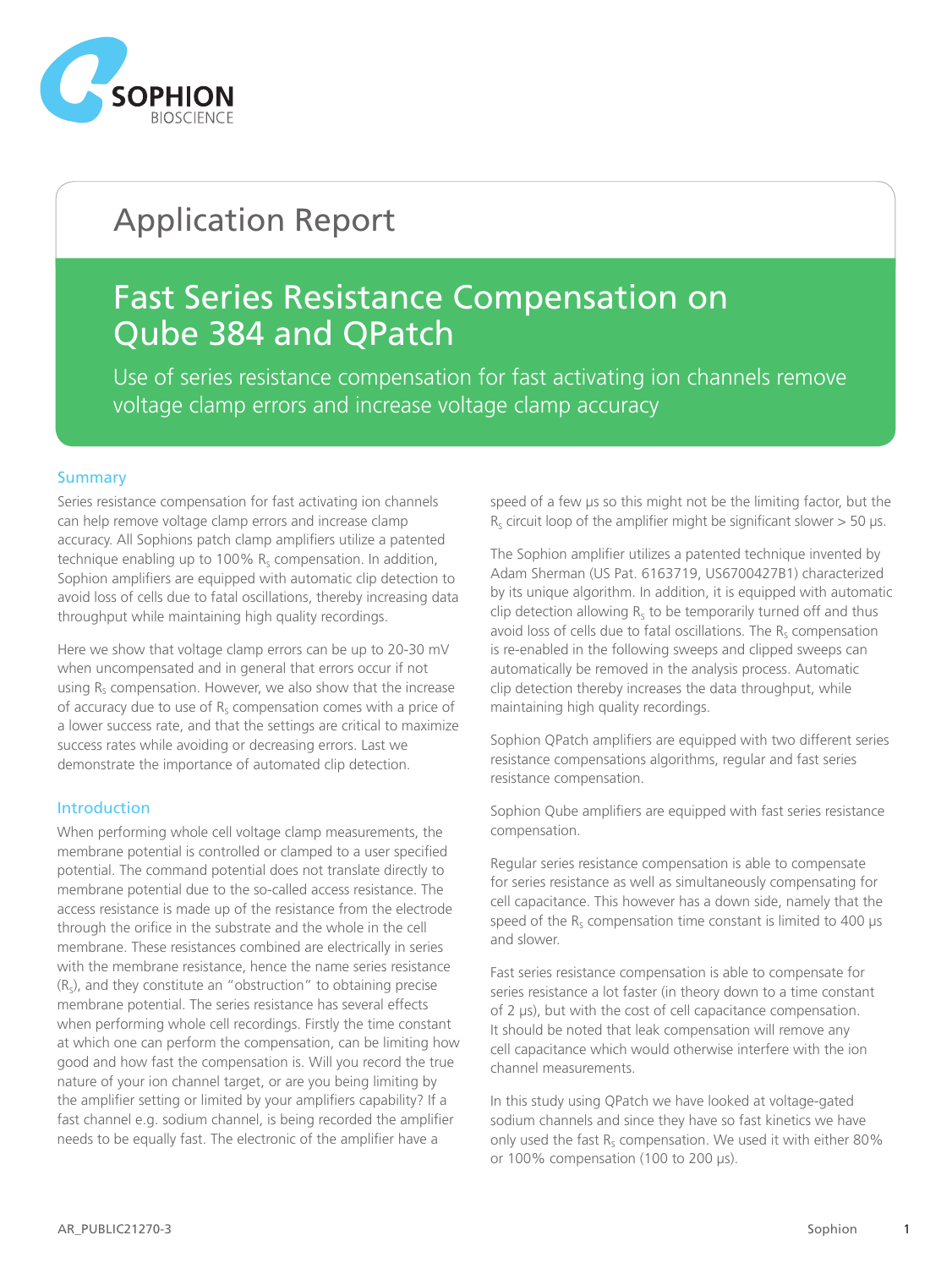The cell membrane constitute a capacitor and the time constant for charging a capacitor is given by multiplying the series resistance with the cell capacitance. In case of a 10 MΩ series resistance and 15 pF cell, the time constant is thus 150 µs. Using the rule of thumb that one needs 6-7 time constants to reach equilibrium this becomes far too slow to compete with the kinetics of the sodium channel. On the other hand, if charging with a time constant much faster there is risk of oscillations in the current response. To prevent these oscillations the fraction of compensation must be lowered to e.g. 80% compensation.

Another dimension of series resistance is that the voltage error due to Rs increases with current. In case of a series resistance of 10 MΩ and a current of 3 nA, it will give rise to a voltage clamp error of 30 mV (Sakmann, Bert and Neher, Erwin, Single channel recording, 2<sup>nd</sup> ed. New York, 1995).

The Sophion  $R_s$  compensation is designed to be able to handle voltage errors in the range up to 100 mV (10 nA current with a  $R_s$  of 10 M $\Omega$ )

### Results

All data from all four sodium sub-types were analyzed in the same way. Data was grouped by sodium ion channel sub-types and filtered for oscillations, current level and clip detection (table 1).

Fig. 1B indicates that the current reverses at +60 mV. The calculated Nernst equilibrium potential for sodium was +67 mV, and the junction potential was 13 mV, i.e. the expected reversal potential of +54 mV is close to what was obtained.

Table 1: Success rates from four QPlates (64 cells). \*The majority of failed data was found where R<sub>s</sub> was compensated to its maximum (100%@100µs)

| <b>Full data</b>              | 100% (64 cells) or 47.392 sweeps       |
|-------------------------------|----------------------------------------|
| Sealing ( $>100$ M $\Omega$ ) | 90% (58 cells)                         |
| Current level (>200 pA)       | 86% (55 cells) or 82% (liquid periods) |
| Oscillation sweeps            | 80% (37.931 sweeps)                    |
| Clip detection                | 85% (40.392 sweeps)                    |
| Overall*                      | 58% (437 liquid periods)               |





Fig. 1: A) Example of raw data current trace(s) from HEK293-Na<sub>v</sub>1.6. B) Peak current in every trace in A) versus step potential.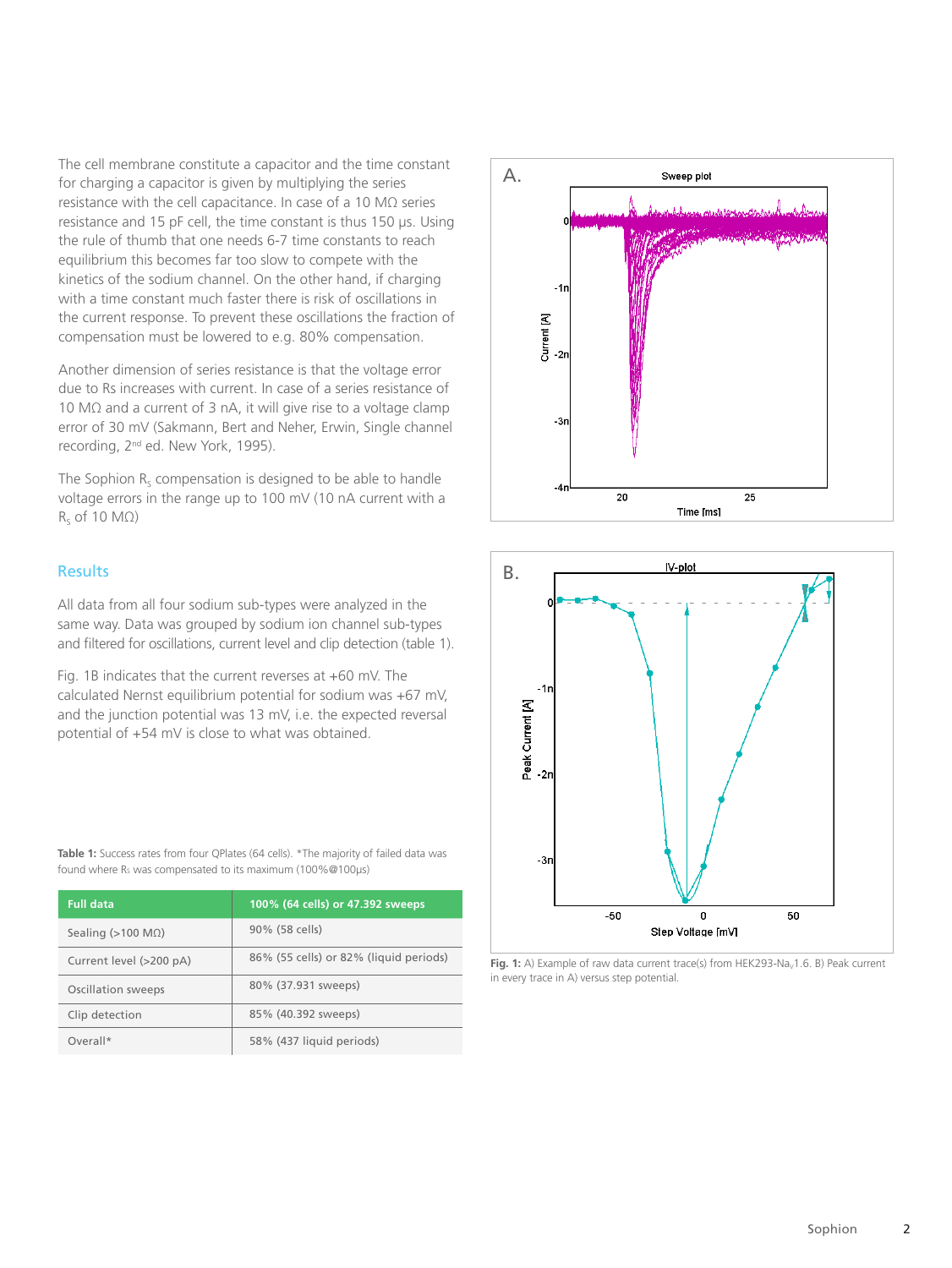

Fig. 2: Zoom of Na<sub>v</sub>1.4 current @ +70 mV with alternating series resistance compensation. Even numbered sweeps (denoted "Liquid period") are without series resistance compensation [2, 4 and 6], whereas odd numbered sweeps are with different Rs compensation settings [1, 3, 5 and 7]. Since current are going the wrong way, the inward current is clearly wrong. The series resistance was 3.8 MΩ throughout the experiment.

Comparing the current at +70 mV not all currents are outward (Fig. 2). Since the clamped potential (+70 mV) is more positive than the observed reversal potential ( $E_{revNa} = 60$  mV), it would be expected that all current was outward. It is only when using series resistance compensation the current runs as expected. By looking at Fig. 6 it can be seen that the clamp error are 20-30 mV, when the data are uncompensated and by calculating the clamp error, an error of only 2 mV give rise to current running in the wrong direction.

Clip detection was activated for all sweeps and is online active in the amplifiers. The clip detection is a unique Sophion feature, where the amplifiers automatically detects instability and disable the series resistance compensation immediately, so the cell is rescued.



Saline 1; 80% & 200µs Saline 2; None Saline 3; 80% & 100µs Saline 4; None

Saline 5; 100% & 200µs Saline 6; None Saline 7; 100% & 100µs Saline 8; None Saline 9; 80% & 200µs

Saline 10; None Saline 11; 100% & 200µs Saline 12; None

**Fig. 3:** Current plotted in a time manner over all 13 different liquid periods, to show clip detection. The break-in and odd numbered liquid periods are with the series resistance compensation enabled (green bars), whereas the even liquid periods are without  $R_s$  compensation. Each data point represents peak current at all clamped potentials. Open data points represent data where the amplifier have detected instability and disabled the series resistance compensation.

Another problem when not compensating for  $R<sub>s</sub>$  are clamp errors (Fig. 4). It can be seen from the raw current traces when the amplifier cannot clamp the membrane sufficiently fast Fig. 1. Clamp errors are completely gone with any setting when using  $R_s$ compensation.

In order to adjust for different cells with different current levels, all sweeps were normalized. By performing this normalization, the data could be grouped into the four different recording regiments and plotted together (Fig. 5 - Fig. 8).



Fig. 4: Current response to a step protocol. Examples of classical clamp errors due to missing  $R<sub>s</sub>$  compensation.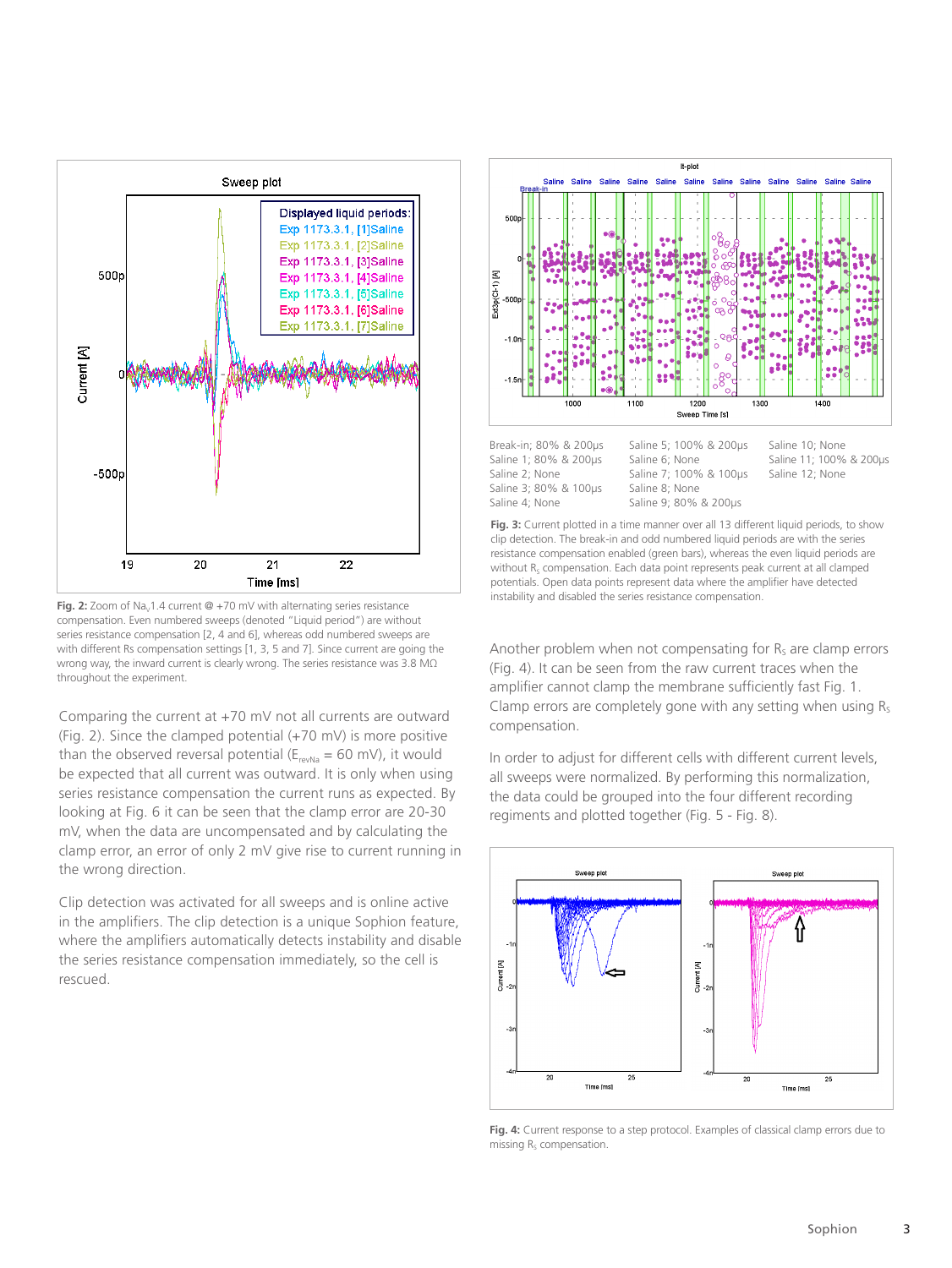

**Fig. 5:** Normalized current vs. clamp voltage plot for HEK293 cells expressing  $\text{Na}_{\text{V}}$ 1.3. Different series resistance settings were used, see the legend for details. Error bars are SD on the normalized current. One full QPlate16 was used and the success rate for each  $R_s$  setting can be calculated by using the number of cells for "No R<sub>S</sub> 50 kHz". E.g. 5 cell @ 80%/200µs=45% success rate (data from 5 cells in red data, compared with the 11 cells in the blue data).



**Fig. 7:** Normalized current vs. clamp voltage plot for CHO cells expressing  $Na<sub>v</sub>1.5$ . Different series resistance settings were used, see the legend for details. Error bars are SD on the normalized current. One full QPlate16 was used and the success rate for each  $R<sub>s</sub>$  setting can be calculated by using the number of cells for "No R<sub>S</sub> 50 kHz". E.g. 15 cell @ 80%/200 $\mu$ s=100% success rate (data from 15 cells, both in blue and red data).



**Fig. 6:** Normalized current vs. clamp potential plot for TE671 cells endogenously expressing  $Na<sub>v</sub>1.4$ . Different series resistance settings were used, see the legend for details. Error bars are SD on the normalized current. One full QPlate16 was used and the success rate for each  $R_S$  setting can be calculated by using the number of cells for "No R<sub>s</sub> 50 kHz". E.g. 9 cell @ 80%/200µs=64% success rate (data from 9 cells in red data, compared with the 14 cells in the blue data).



Fig. 8: Normalized current vs. potential plot for HEK293 cells expressing Na<sub>v</sub>1.6. Different series resistance settings were used, see the legend for details. Error bars are SD on the normalized current. One full QPlate16 was used and the success rate for each  $R_S$  setting can be calculated by using the number of cells for "No  $R_S$  50 kHz". E.g. 7 cell @ 80%/200µs=44% success rate (data from 7 cells in red data, compared with the 16 cells in the blue data).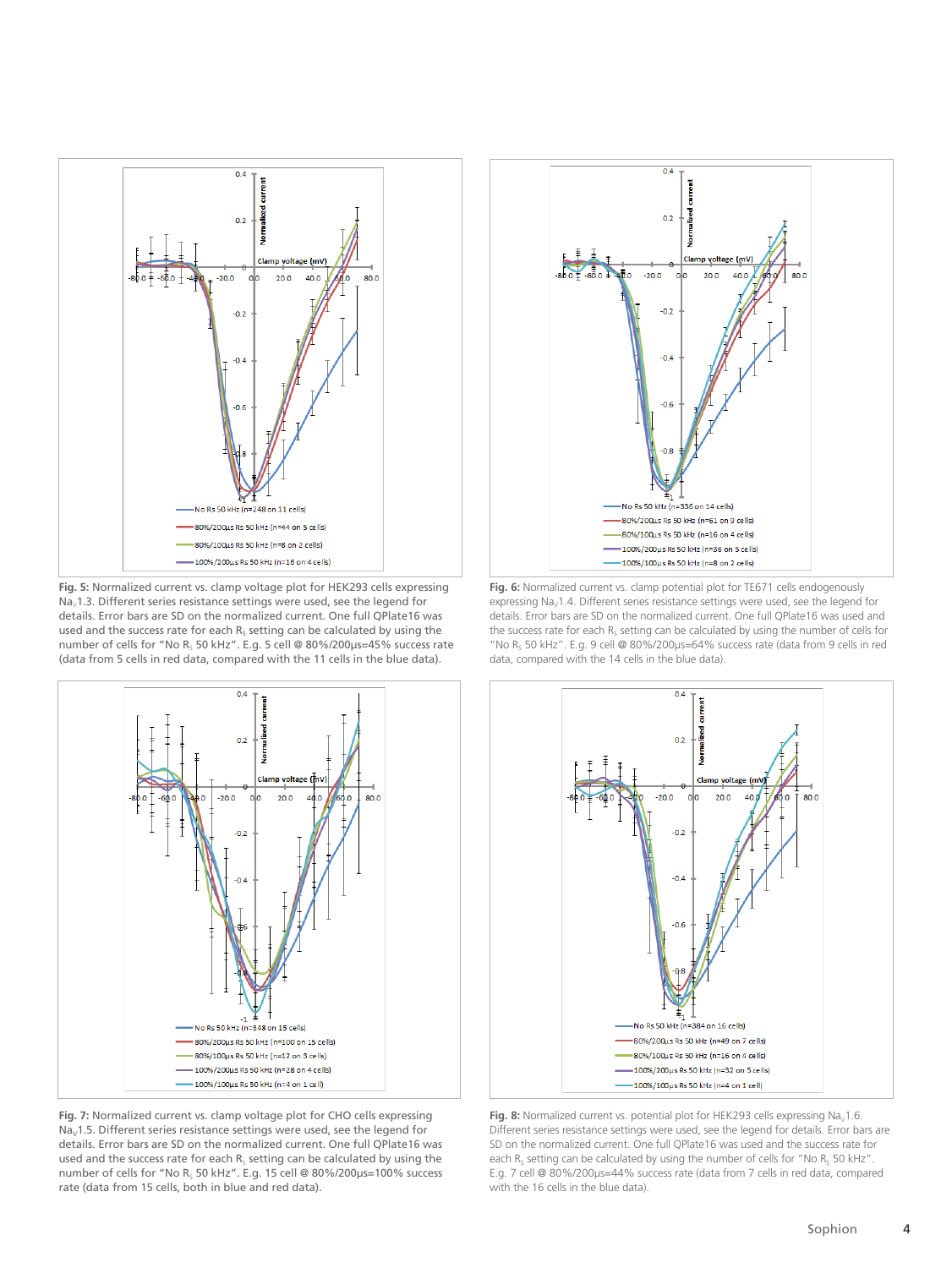# Discussion and conclusion

When performing electro-physiological measurements it's key that the cell is clamped as intended at all times. Having a potential drop over a series resistance, the membrane is not clamped correct and the scientist might in worst case be concluding wrongly.

The obvious thing to do would be to compensate for  $R_s$  in all experiments, but  $R_s$  compensation comes at a price of lowering success rate. By looking at the overall success rate in Table 1 and calculating the individual success rates from the legends in Fig. 5-8, it is clear that compensation for series resistance lower the success rate. For  $\text{Na}_{\text{V}}1.5$  experiments in this study, all cells could be compensated without errors (Fig. 7). However, for the Na<sub>v</sub>1.3 experiments the success rate are down to 45% for compensation 80% at a time constant of 200 µs (Fig. 5). But all in all, success rates are reduced when turning on the Rs compensation.

The activation speed of the sodium current is fast, but still dependent on the temperature. The classical biophysics of the Squid Giant Axon were mostly done at 4 to 16°C (Hille 2001), where most sodium activation time constants are over 1 ms. The experiments in this study have been made at ambient temperature when sodium channels are activated on the sub-ms scale. The  $Na<sub>v</sub>1.2$  subtype is one of the fastest subtypes, with an activation time constant of 100-150 µs (positive potentials), and  $Na<sub>v</sub>1.4$  to be significant slower with an activation time constant around 400-500 µs (Lacrois et. al 2013). Why would one have to think about activation speed when performing experiments with series resistance compensation? The answers to this would be that the clamp, and thereby the speed of the Rs compensation needs to match the ion channel activation speed. So when performing experiments on e.g. the Na<sub>v</sub>1.4 subtype, the speed of the  $R_s$  compensation need to be faster than 400  $\mu s$ in order to get the correct clamp and measure the correct peak.

Classical errors from missing clamp is proportional to the current and  $R<sub>s</sub>$ , and will in some cases give rise to wrong conclusions and wrong biophysical characters (see Fig. 4).

The reversal potential  $(E_{rev})$  is not possible to estimate directly from the data presented here, and even when extrapolating the reversal potential, the  $E_{rev}$  is wrongly estimated without  $R<sub>s</sub>$  compensation (Fig. 5-8, current never crosses 0 current). Theoretically the reversal potential should be the same with all four targets, since the solutions are the same and the four targets all conduct sodium. The calculated  $E_{rev}(Na)$  is +67 mV, whereas the measured are close to +60 mV. These numbers are within the same range and when correcting for liquid junction potential (13 mV), the measured  $E_{rev}$  are similar.

Well-functioning  $R_S$  compensation is critical to obtain precise patch clamp measurements and to avoid errors not only when studying fast activated ion channels. Also ion channels that are perceived as slow can have fast transitions, e.g. deactivation of tail-currents in many K-channels. With the patented  $R_s$ compensation algorithms on the Sophion amplifiers it is possible to achieve 100%  $R_s$  compensation. Additionally, oscillations can cause significant data loss when using traditional patch clamp amplifiers. Cell loss caused by oscillations can be avoided with the automatic clip detection system, so a high throughput can be maintained.  $R_s$  compensation is important for many applications, since it increases accuracy and removes errors.